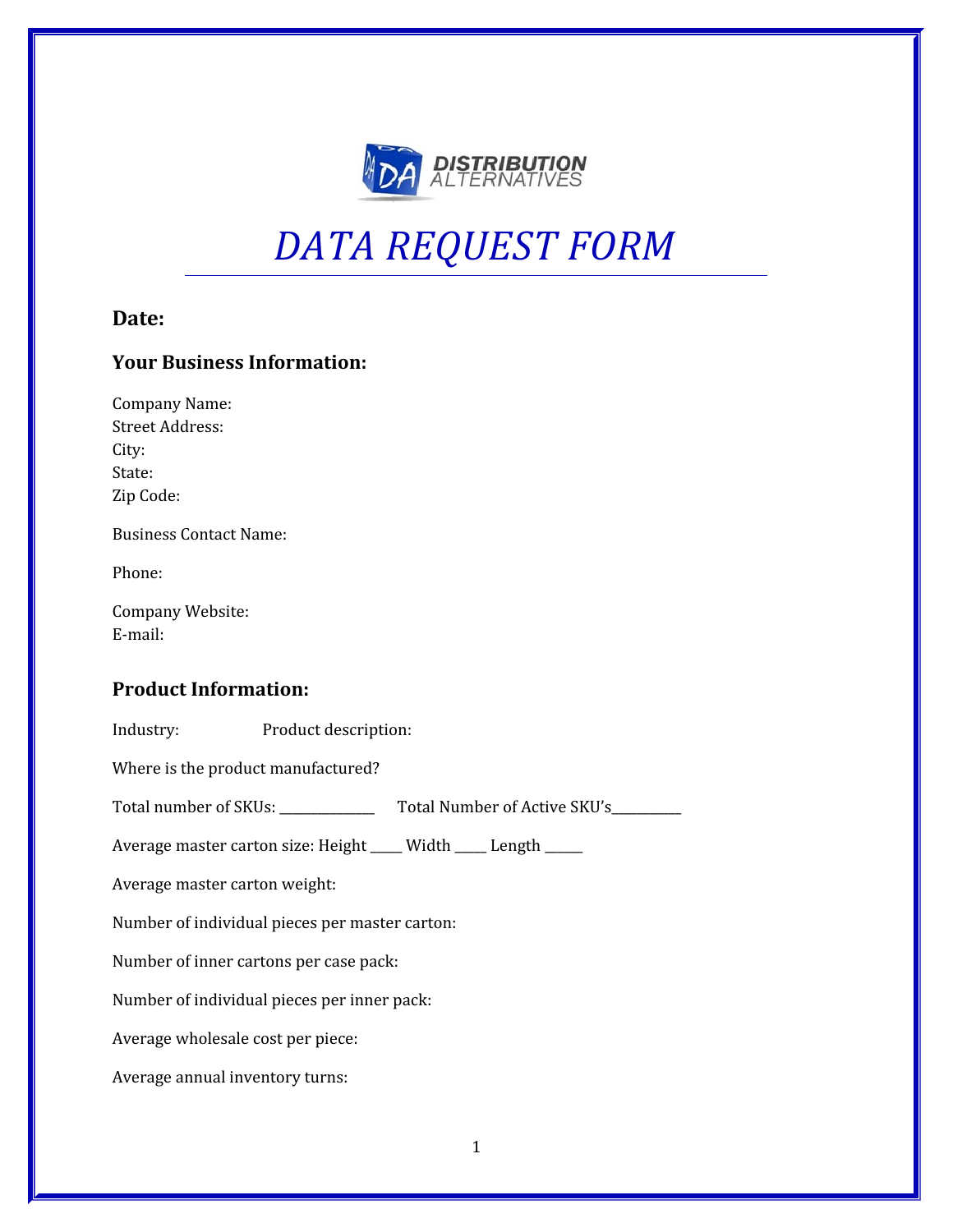How product would be received: □ Palletized  $\Box$  Floor loaded container ☐ Other If other, please describe:

#### **Shipments**

#### **Truckload & LTL Shipments:**

Projected number of LTL/Truckload shipments per month: Average number of full cases per LTL/Truckload shipment: Average number of inner packs per LTL/Truckload shipment: Average number of "items/lines" ordered per LTL/Truckload shipment:

## **Small Parcel Shipments:**

Projected number of small parcel shipments per month: Average number of inner packs per small parcel shipment: Average number of "items/lines" ordered per small parcel order:

#### **Direct-To-Consumer:**

Average number of items per order: Average weight per order: Average number of orders per month:

## **Product Receipts/Storage:**

How many containers per month received? How many pallets received per month? Mixed?